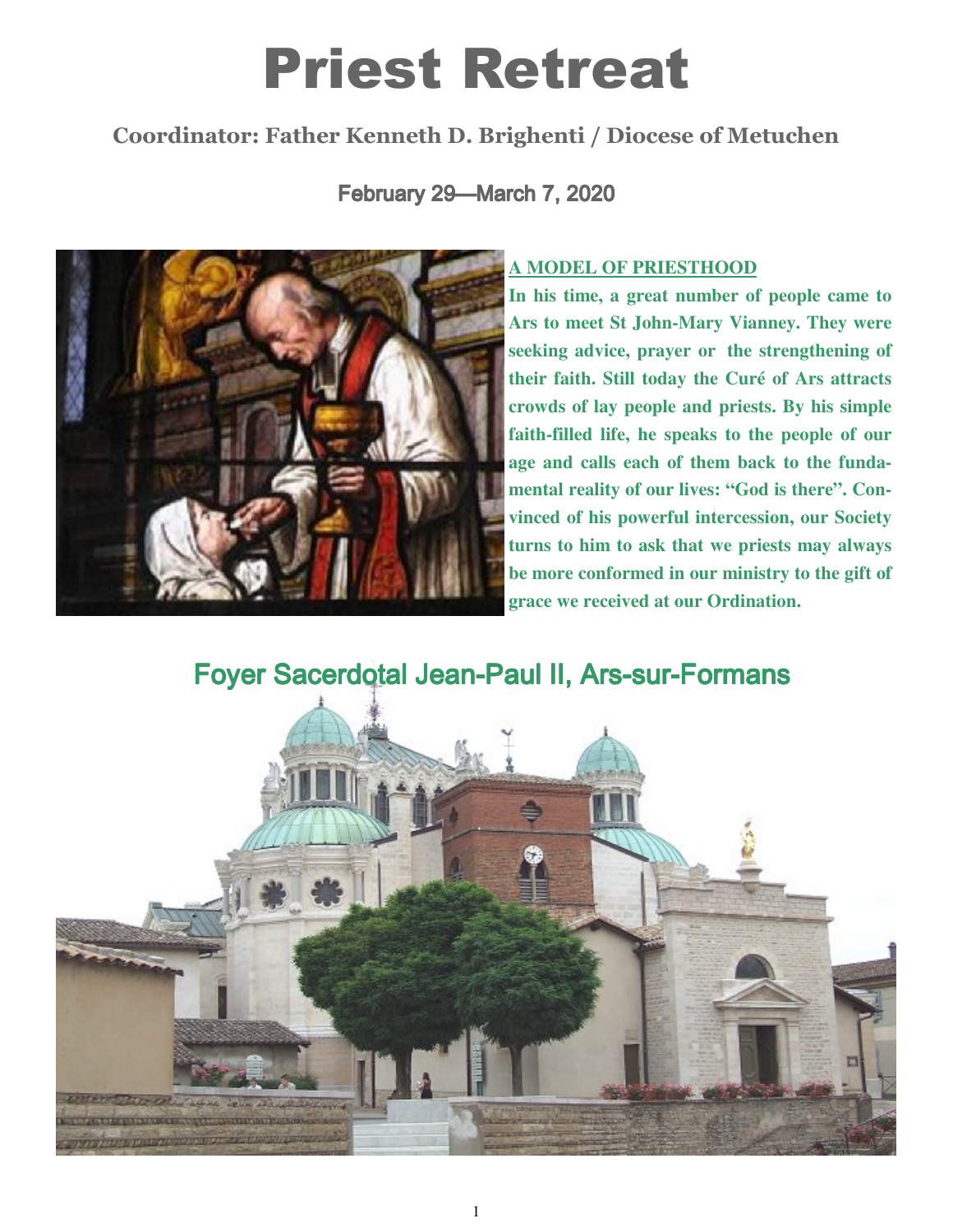# Priest Retreat

#### **Coordinator: Father Kenneth D. Brighenti / Diocese of Metuchen Fr. Brighenti frbrighenti@stmagdalen.org Tel. 908-782-2922**

#### February 29—March 7, 2020

#### **\$1995. Per person Single Room Accommodations**

# A place of welcome modeled on the reception which the Curé of Ars gave to his fellow priests



### THE PRIESTS' FOYER

Situated in the place where Pope John Paul II celebrated Mass in 1986, the International Priests' Foyer of the Society of St John-Mary Vianney is a guest house at the service of the priesthood. Run by priests, consecrated persons and lay members of the SJMV, it is open to all priests.

Everyone can feel at home, in its simple and warm environment of prayer, just like the welcome which the Curé of Ars, in his day, gave to his fellow priests. Set up to help priests to make a pilgrimage to Ars, the Foyer also organizes retreats and study sessions. The Foyer welcomes priests and seminarians individually or in groups for times of retreat and renewal.

**INCLUDES: Round Trip Economy Air from Newark Liberty International Airport 6 Nights Ars Sur Formans / Foyer Sacerdotal Jean Paul II Breakfast / Lunch / Dinner - Wine with Dinners Round Trip Transfers abroad Breakfast, Lunch and Dinner daily Full Day Visit of Paray Le Monial Full Day Guided visit of Lyon w/ Lunch Transportation by Motor-coach City Hotel Tax** 

#### **EXCLUDES:**

**Transfer to and from Newark International Airport Passport and/or Visa Fees Gratuities to Drivers and Guides Items of a Personal Nature (Laundry, telephone calls, room service, etc)** 

#### **Day 1— Feb. 29—Departure—Newark International Airport to Lyon, France**

This evening's trans-Atlantic flight to Lyon, France will depart from Newark Liberty International Airport. Meals and entertainment are aloft and arrival in Lyon Time schedule on page 4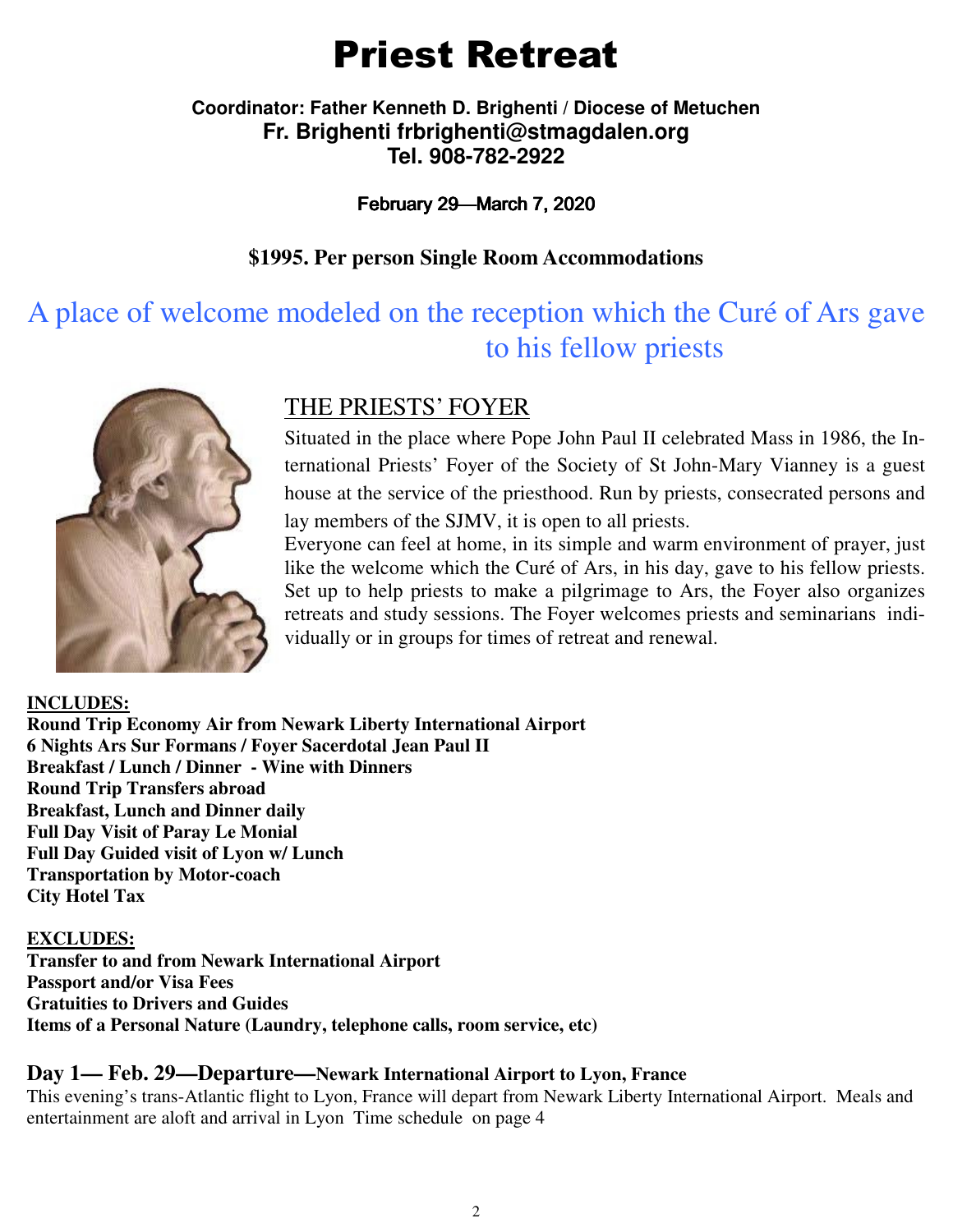#### **Day 2 — March 1—Arrival to Lyon Airport and transfer by motor-coach to Ars sur Forman**

Upon arrival at Lyon Airport, you will clear customs, baggage claim, and meet your motor-coach and driver. You will proceed to Ars, a short drive from the airport and check into the Retreat House.

# **Day 3/4/5—March 2/3/4, 2020**

Retreat days at Ars sur Forman with breakfast, lunch and supper included.

#### **Day 6—Thursday, March 5, 2020 Paray Le Monial**

Today will be a full day visit to Paray Le Monial:

#### **The city of Paray-le-Monial itself as a major heritage site to discover**

Sacred Heart Basilica (XI-XII centuries) is a jewel of Romanesque architecture. It is for this reason we find it represented casting in Paris, in the City of Architecture and Heritage. The cloister (eighteenth century) form with it a Cluniac monastic foreground.

#### **Chapel of the Visitation (17th—19th century) the Chapel of Apparitions**

As indicated by the inscription on the façade, it is here that the Visitation Margaret Mary received the apparitions of Jesus' Heart from 1673 and 1675, authenticated by his confessor, the Jesuit Father Claude La Colombiere. The chapel of the convent of the Visitation, built in 1633, was rebuilt in 1854 in neo-Romanesque style reminiscent of the decoration of the basilica. She witnessed the largest pilgrimages in France that began in the early summer of 1873 with the arrival of nearly 200,000 pilgrims. Margaret Mary was canonized by Pope Benedict XV in 1920. Today, we can meditate in front of her waxed body.

#### **Chapel La Colombiere (20th century)**

The Byzantine-style chapel of the simple exterior is enriched in mosaics and stained glass Mauméjean brothers, of carved and painted capitals of Henry Charlier and Stations of the Cross sculpted by René Davoine. The chapel of the Jesuits, whose presence at Paray-le-Monial back to 1619, was built on the occasion of the beatification of Claude La Colombiere (1929). Spiritual director of St. Margaret Mary in 1675 he was canonized in 1992, after the arrival of Pope John Paul II. We can pray before the gilded shrine of the father, made in the north chapel.

Overnight in Ars Sur Formans.

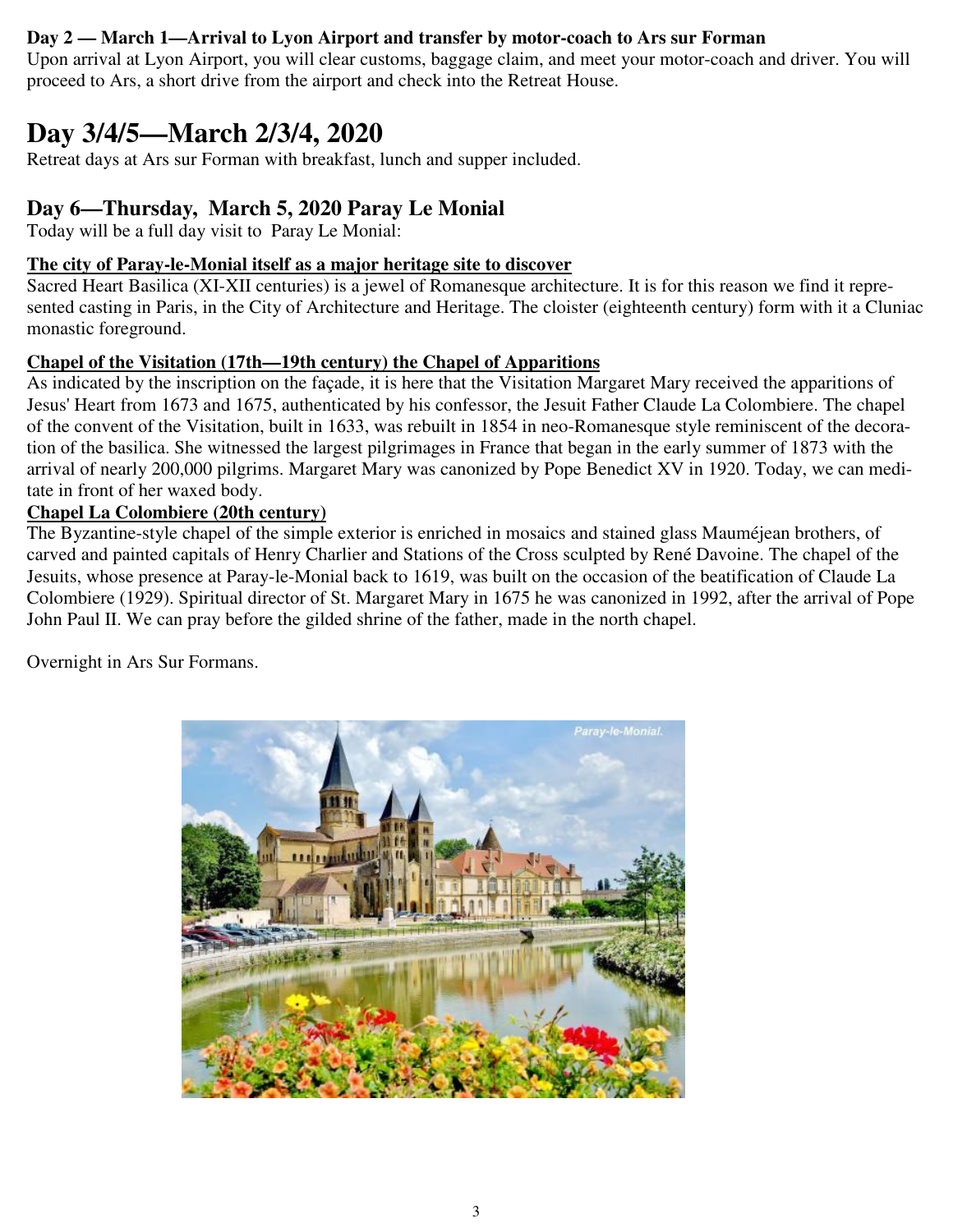#### **Day 7—Friday, March 6, 2020—Full Day Guided Visit of Lyon**

2000 year-old Lyon is the culinary capital of France. In fact, many Parisians and visitors travel here on high-speed trains from the French capital to dine in one of the city's many fabulous restaurants. Outstanding museums, a dynamic cultural life, a thriving university and fantastic shopping lend the city a distinctly sophisticated air, while adventurous gourmets can indulge in their wildest gastronomic fantasies.

Set at the confluence of the Rhône and Saône Rivers, Lyons is an intriguing potpourri of ancient and contemporary architecture. Wander the cobblestone lanes of Vieux Lyon, the oldest part of the city, and you'll be taking a trip through time as you stroll past centuries-old shops and boutiques, including some old weaver shops from its renowned silk industry. Vieux Lyon is so historically important that it's on UNESCO's list of World Heritage Sites.

Lyons boasts of its cultural life, evident in its outstanding art museums, as well as its wonderful shopping. The city's heritage goes back to Roman times when it was known as Lugdunum, and was the military and commercial capital of Gaul. Two Roman theaters have been excavated; you can learn more about them and the history of the city at the very good Musée de la Civilization Gallo-Romaine. Lunch included and overnight in Ars Sur Formans.



#### **Day 8—Saturday, March 7, 2020— Departure Lyon / Newark**

This morning after breakfast you will board your motor-coach for departure to Lyon Airport for the journey home . See flight schedule below.

 The flights to and from France are Lufthansa/United Airlines co-shared.  $LH = Lufthansa$ 

Departure from USA - February 29, 2020 1 LH 403 29FEB EWR/FRA 6:20PM 7:40AM 2 LH1074 01MAR FRA/LYS 8:55AM 10:10AM Departure from France—March 7, 2020 3 LH1075 07MAR LYS/FRA 10:50AM 12:15PM 4 LH 402 07MAR FRA/EWR 1:35PM 4:15PM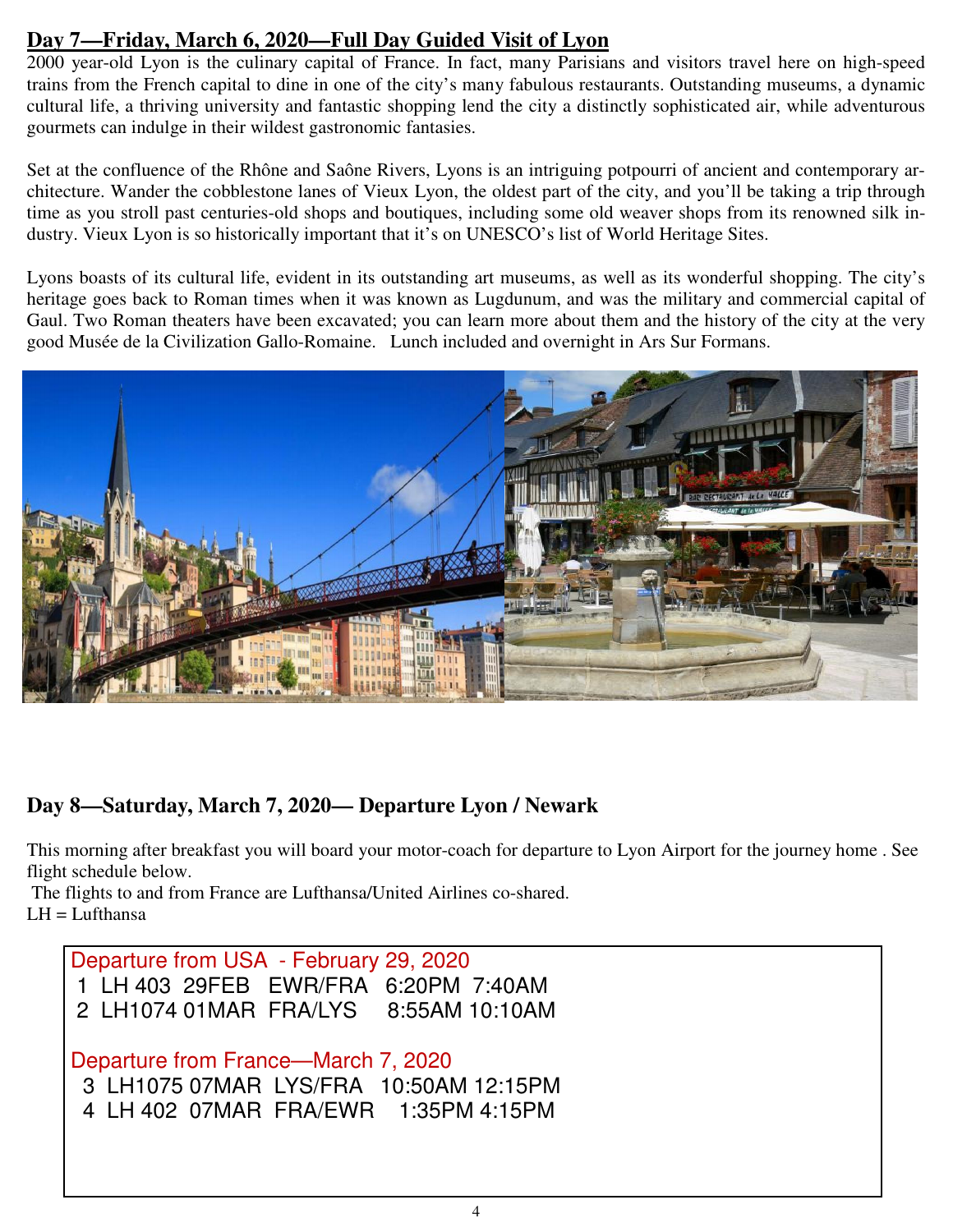#### **FOR FURTHER INFO CALL Fratelli & Company Group Travel E-mail — info@fratelliandcompany.com – tel. or fax (908)766-8994 Air & Land Package - \$1995. per person**

**Price quoted is based on payments made by check or cash only. For credit cards please add 3.50% PLEASE PRINT LEGIBLY** 

**RETURN THIS FORM WITH YOUR DEPOSIT — PLEASE PRINT CLEARLY**

#### **Priest Retreat—February 29—March 7, 2020**

| <b>US CITIZENS</b>       |  |  |  |  |  |  |  |
|--------------------------|--|--|--|--|--|--|--|
| <b>FOREIGN NATIONALS</b> |  |  |  |  |  |  |  |

**If you DO NOT have a passport at this time, please indicate, then provide to the tour operator/tour organizer with the passport info ASAP.**

**MAKE CHECKS PAYABLE TO: Fratelli & Co. GTC , 26 Pill Hill Road, Bernardsville, NJ 07924 \$500. Per person deposit due with this application Balance in Full Due 60 days prior to departure date; December 29, 2019**

Will you be taking Travel Insurance? It is recommended. Yes\_\_\_\_ / No \_\_\_\_ Your travel professional can assist you.

#### **(Optional) EMERGENCY CONTACT INFO: Please provide 1 or 2 Names and telephone numbers in case of an emergency.**

| л, |  |  |
|----|--|--|
|    |  |  |

**2. \_\_\_\_\_\_\_\_\_\_\_\_\_\_\_\_\_\_\_\_\_\_\_\_\_\_\_\_\_\_\_\_\_\_\_\_\_\_\_\_\_\_\_\_\_\_\_\_\_\_\_\_\_\_\_\_\_\_\_\_\_\_\_\_\_\_\_\_\_\_\_\_\_\_\_\_\_\_\_\_\_\_\_\_\_\_\_\_\_\_\_\_\_\_\_\_\_\_\_\_\_** 

**(Optional) Do you have any SEVERE FOOD or MEDICATION ALLERGIES:**